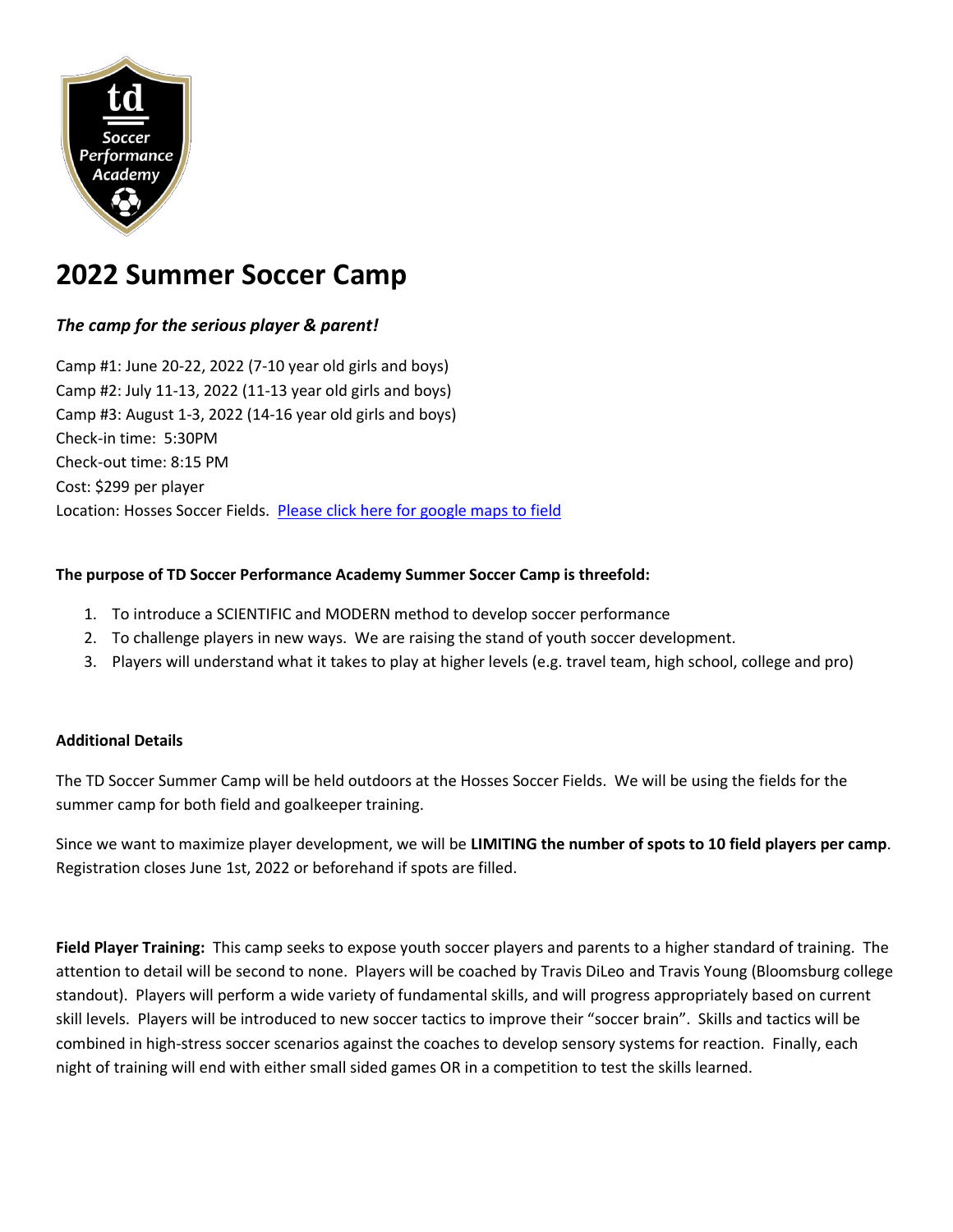#### **ITINERARY**

## **Check-in:**

Official check-in will be held the first Monday of camp at 5:30 PM. This is when each player will receive his/her camp gear.

## **Tentative Schedule (each camp night):**

| 5:30-5:50pm Check-in |                                                                                                  |
|----------------------|--------------------------------------------------------------------------------------------------|
|                      | 5:50-6:00pm Introduction / Review Rules of the camp                                              |
|                      | 6:00-6:15pm All campers warmup                                                                   |
|                      | 6:15-6:20pm Transition to session #1                                                             |
|                      | 6:20-7:00pm Training Session #1 (e.g. step frequency, quick touches, first touch, speed dribble) |
|                      | 7:00-7:10pm Water break, bathroom break, teaching moments, explain Session #2                    |
|                      | 7:10-7:50pm Training Session #2 (e.g. fakes, feints, turns, and reaction drills)                 |
|                      | 7:50-7:55pm Quick drink break if needed                                                          |
|                      | 7:55-8:15pm Session #3 OR small sided game / competition                                         |
|                      | 8:15-8:20pm Camp huddle and parent pickup                                                        |

#### **WHAT TO BRING?**

- Footwear: Grass spikes ONLY!
- Shin guards & soccer socks
- Drink: Water, Gatorade, etc.
- Snacks: protein bars, fruit, etc.
- Training apparel: T-shirt & Shorts
- NO soccer ball. I will provide all soccer balls.

#### **PLAYER RULES**

- No swearing
- All players must follow coach instructions. We will allow 1 warning, but the second warning will result in asking the player to sit outside the play area until the session concludes. After 3 warnings, the player will be asked to not return to the camp for the remaining nights and no refunds will be given.
- No eating or drinking on the field play area all drinks must be consumed at the designated rest area
- When we take breaks, players must be quick and return to the coach's area for new instructions.

#### **PARENT RULES**

- Please observe camp training from outside the field area. Parents will not be allowed on the soccer fields unless it is a medical or family emergency.
- Parents may not interfere with training at any time. If you have questions or concerns, please wait until after the camp night has concluded. Failure to abide by these rules will result in your child missing out on the remainder of the camp with no refund.
- Parents MUST be prompt to pick their kids up at the Soccer Fields by 8:30PM. Every 5 minutes that passes will result in additional fees.